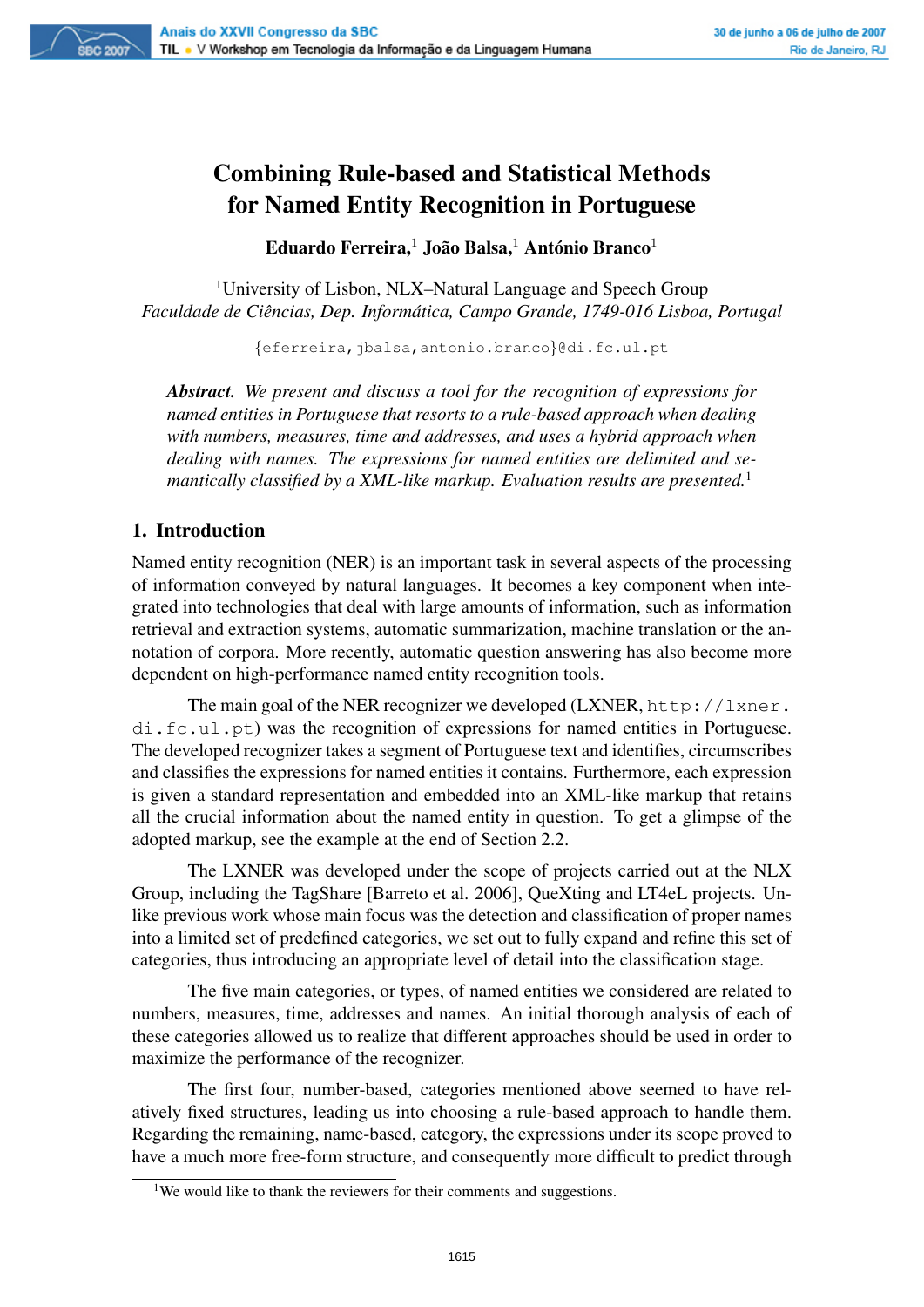

hand-built rules. As an example, even with more complex rules, the identification of named entities representing events or works would be unfeasible (for instance, the title of a movie can be almost anything). This difficulty drove us to approach this type of expressions also with a stochastic method.

In Section 2, a description of the rule-based component of the recognizer is given, along with a full reference to the covered types. Section 3 contains an explanation of its hybrid component and the issues addressed throughout its implementation. The comparison of the developed recognizer with previously published work is presented in Section 4 and, in Section 5, some final remarks and future lines of work are presented.

## 2. Rule-based Component

The rule-based component handles expressions which can generally be considered as number-based. The following types of expressions constitute the most general types considered: (i) **Numbers** are expressions denoting numbers and are marked as NUMEX; (ii) Measures are terms expressing measure values and are marked as MEASEX; (iii) Time are terms expressing time and are marked as TIMEX; (iv) Addresses are expressions conveying addresses and are marked as ADDREX.

It may seem that addresses are not compatible with the number-based definition given above, but a justification for this option will be provided below. The following sections contain a more detailed reference to the types of expressions considered and some implementation details concerning their annotation process.

#### 2.1. Types of Entities

Each of the types presented in the previous section can be further detailed by considering a list of subtypes, or subparts in the specific case of addresses, allowing for a more refined classification of these expressions. These lists, together with a brief explanation for each subtype or subpart, are presented throughout the rest of this section.

The Numbers type covers the most frequent expressions related to numbers. Given the large variety of expressions covered, seven subtypes were necessary to correctly distinguish between them:

- Arabic: entities expressed by a sequence of digits, with the option of using a period to separate a string of three digits, counting from the right (e.g. *25765912*).
- Decimal: entities expressed by an arabic number followed by a decimal part, with a comma separating both parts (e.g. *-4.926,494*).
- Non-compliant: entities expressed by digits, the period and comma symbols, organized in any possible way other than as in arabic or decimal expressions (e.g. *-4,553,228.123*).
- Roman: entities expressed by the roman letters [IVXLCDM], in either uppercase or lowercase, obeying the well-formedness rules for roman numerals (e.g. *MCMXCIX*).
- Cardinal: entities that are expressed by a full or partial word description of an arabic or decimal number (e.g. *cinquenta e oito*).
- Fraction: entities expressed by arabic, decimal or cardinal numbers, and specific symbols or expressions representing division (e.g *89%*).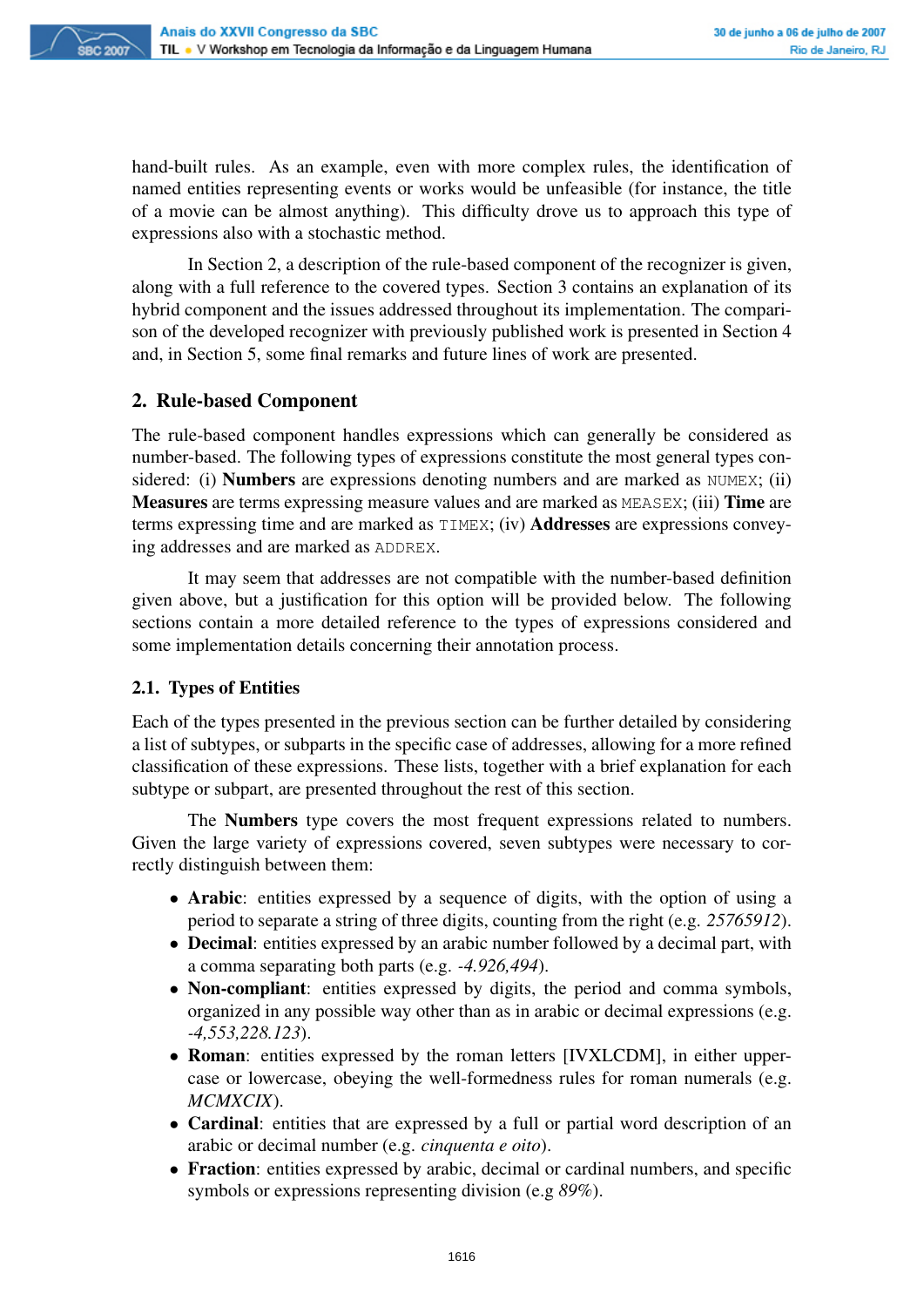

• Magnitude class: entities expressed by arabic, decimal or cardinal numbers together with expressions representing numerical magnitude (e.g. *5 dezenas de milhar*).

The **Measures** type covers several expressions related to measures. A less disperse range of expressions, in comparison to the previous type, meant that three subtypes were sufficient for the separation of the relevant expressions:

- Currency: expressions composed of an arabic, decimal or cardinal number followed by a word or expression representing a currency (e.g. *6 libras*).
- Time: expressions composed of an arabic, decimal or cardinal number followed by a word or expression representing a time measure (e.g. *vinte segundos*).
- Scientific units: expressions composed of an arabic, decimal or cardinal number followed by a word or expression representing a scientific unit (e.g. *56 toneladas*).

The most common expressions identifying points or stretches of the time line are within the scope of the **Time** type. As with the previous type, three subtypes proved to be adequate for the distinction between the expressions in question:

- Date: expressions representing a date, whose components can be a day of the week (e.g. *Segunda-Feira*), a day of the month (e.g. *27*), a month (e.g. *Novembro*) or a year (e.g. *2006*).
- Time periods: expressions made by arabic, roman or cardinal numbers and an explicit indication of a period of time concerning a specific year, decade or century (e.g. *decada de oitenta ´* ).
- Time of the day: expressions with different formats, indicating a specific time of the day (e.g. *as 13h30 `* ).

Although the Addresses type is not fully number-based by its nature, it was included in this component of the recognizer due to a sufficiently limited amount of possible formats for writing addresses which are considered correct. Unlike the previous classes of expressions, no subtypes were defined, with the following list providing instead a description of what we consider to be the 3 main subparts of an address:

- Global section: expressions referring to the global position of a location (e.g. *Rua Almeida Garrett*). This subpart is mandatory for an address to be recognized.
- Local section: expressions referring to a specific position within the global position (e.g. *N <sup>o</sup> 17 - 7<sup>o</sup> Dto*).
- Zip code: expressions referring to what is known as the zip code of an address (e.g. *3654-548 Lisboa*).

# 2.2. Regular Expressions

This component was implemented resorting to regular expressions. The chosen tool for this purpose was JFlex [Klein 2004], a lexical analyzer generator for Java<sup>TM</sup>. The main reasons behind this choice were the easy to learn and versatile syntax provided and the possibility of writing algorithms in Java<sup>TM</sup>.

The input text must contain part-of-speech, inflection feature and lemma tags, according to the format defined in [Barreto et al. 2006]. These tags provide the necessary lexical information for the recognizer to correctly use the defined set of rules.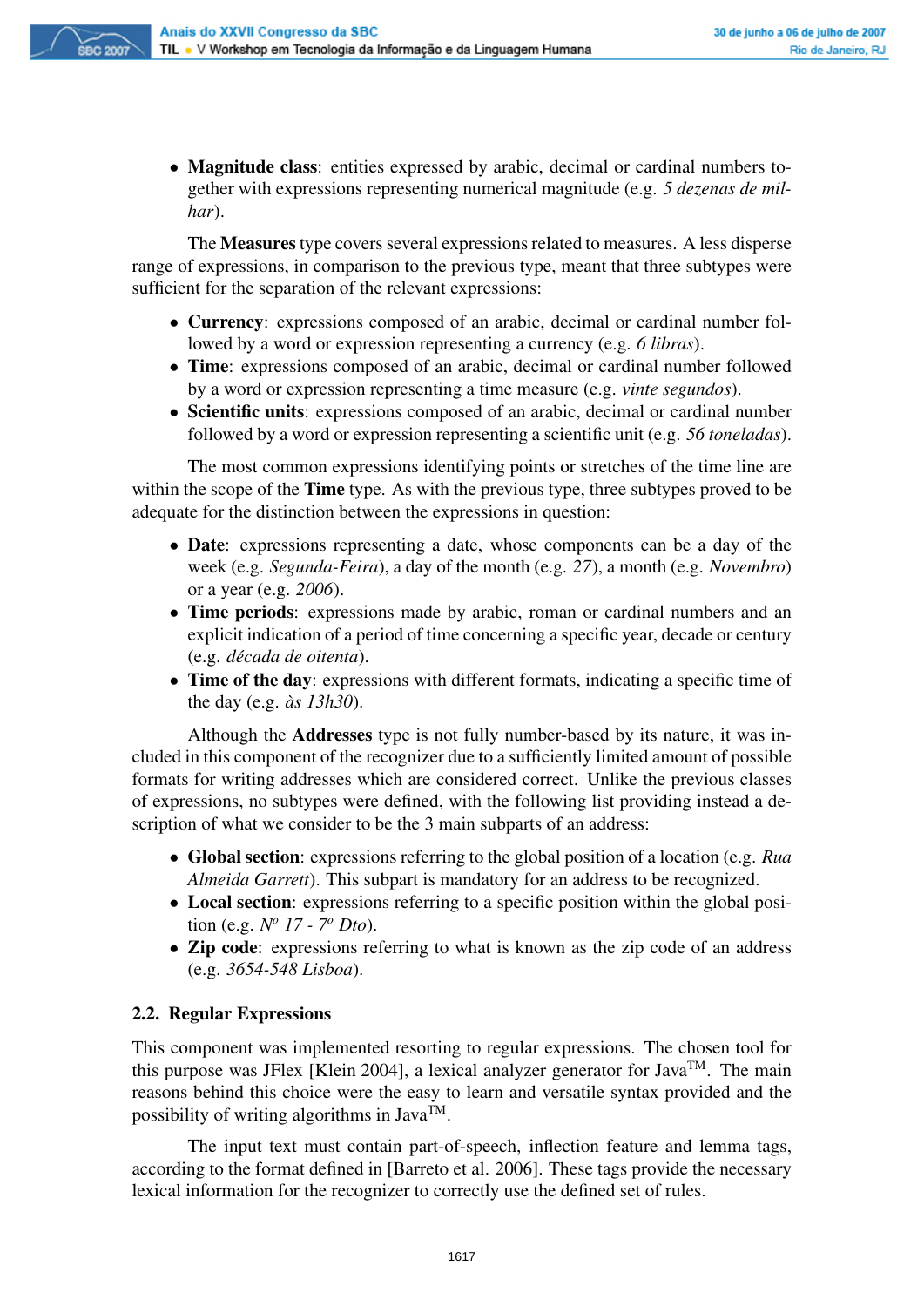A key source of information on which the recognizer relies is a lexicon whose entries are single and multiword expressions that indicate the presence of a named entity. The rules were designed to be capable of handling additions made to lexicon at any time, which means that the named entity coverage can be expanded without the need for direct changes in the code. Another purpose that the lexicon serves is to hold the standard representation given to each of its entries, allowing for the generation of a final representation for a named entity.

An underlying mechanism worth noting is the inflection feature retrieval, which is responsible for determining these features from the lexical information associated with the words that compose a given named entity. Consider the following example of a cardinal numeral that illustrates the output produced by the recognizer:

```
<ENTITY><TEXT>mil e quinhentos</TEXT><OPTION ID='1'><NUMEX>
  <TYPE>Cardinal</TYPE>
   <VALUE INFLECTION='mp'>+1,500</VALUE>
</NUMEX></OPTION></ENTITY>
```
The text within the TEXT tags is replaced, in the original input, with the presented output. The VALUE tag contains an attribute called INFLECTION that stores the inflection features of the named entity. For this particular case, the cardinal numeral is masculine (gender) and plural (number).

# 3. Hybrid Component

The hybrid component handles expressions conveying names. They are marked as NAMEX and, since their range is extremely diversified, a list of subtypes is considered, which is a superset of [Chinchor 1997], allowing for a more refined classification: (i) Persons are expressions conveying names of people, with the option of considering the job or social status of a person if present (e.g. *Presidente Cavaco Silva*); (ii) Organizations are expressions conveying names of companies (e.g. *LG Electronics*) and political organizations (e.g. *ONU*); (iii) Locations are expressions referring to specific geographical locations (e.g. *Portugal*); (iv) Works are expressions referring to movies, books, paintings and similar works (e.g. *O Retrato de Dorian Gray*); (v) Events are expressions referring to competitions, conferences, workshops and similar events (e.g. *Fantasporto*); (vi) Miscellaneous are expressions referring to entities that cannot be classified according to any of the previous subtypes (e.g. *Boeing 747*).

Over the next sections, the process through which the annotation of the types of expressions is achieved will be explained, starting with the chosen data set and proceeding with the annotation itself.

#### 3.1. Data Set

We used a data set which is a section of the corpus described in [Barreto et al. 2006]. It consists of newspaper text with approximately 260,000 tokens and is fully annotated with sentence/paragraph, part-of-speech, inflection feature, lemma and IOB tags. The IOB tagging scheme is an annotation layer that delimits and classifies named entities, meaning that every token in the corpus is marked with one of three tags in accordance with the MUC guidelines [Chinchor 1997]: 'O' (outside), 'B' (begin) or 'I' (inside).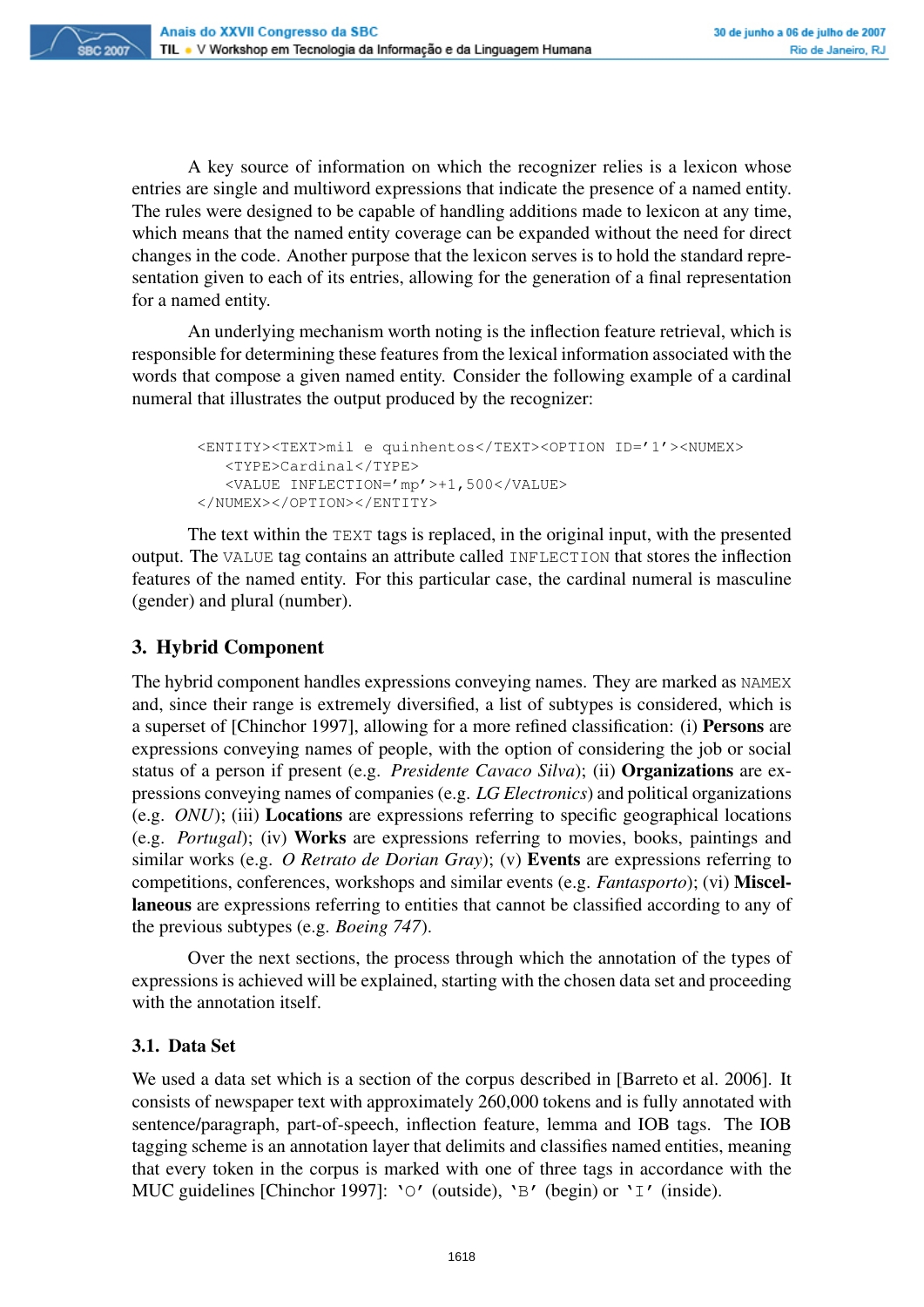Additionally, a suffix indicating the type of the named entity is appended to both 'B' and 'I' tags. The tags account for the defined entity types: person (PER), organization (ORG), location (LOC), work (WRK), event (EVT) and others (MSC). The frequency concerning named entities in the corpus are shown in Table 1. The total number of entities and the number of distinct entities in the corpus are presented for all types simultaneously and for each of the six individual types contemplated.

| Table 1. Stats regarding hanned entitles in the data set |           |            |       |                  |     |            |            |  |
|----------------------------------------------------------|-----------|------------|-------|------------------|-----|------------|------------|--|
|                                                          | All types |            |       | Individual types |     |            |            |  |
|                                                          |           | <b>PER</b> | ORG.  | LOC <sup>1</sup> | WRK | <b>EVT</b> | <b>MSC</b> |  |
| Tokens                                                   | 11.955    | 5.489      | 3.147 | 2,341            | 412 | 171        | 395        |  |
| <b>Types</b>                                             | 4,897     | 2,171      | 1,230 | 974              | 268 | 111        | 143        |  |

**Table 1. Stats regarding named entities in the data set**

#### 3.2. Statistical Taggers

**SBC 2007** 

Since the statistical component of the recognizer only requires the presence of POS and IOB tags in the corpus, the remaining linguistic information is discarded at this stage. Given the expansion made to the IOB tagging scheme, the tagset is composed of 13 tags (the ' $\circ$ ' tag and six different ' $\circ$ ' and ' $\circ$ ' tags).

Instead of working with just this tagset, other two variants of it were also considered from the start. This allowed us to determine how a statistical tagger would perform when used with the selected corpus annotated with each of these alternatives. The three defined tagsets are the following: (i) Fully Stripped (FS), where only the standard tags are used ( $'B'$ ,  $'I'$ ,  $'O'$ ); (ii) Partially Stripped (PS), where from the standard tags, only the 'B' tags carry a suffix that indicates the type of an entity ('B-[type]', 'I', 'O'); (iii) Fully Annotated (FA), where from the standard tags, both the 'B' and 'I' tags carry a suffix that indicates the type of an entity ('B-[type]', 'I-[type]', 'O').

We selected two specific statistical taggers, TnT [Brants 2000] and MXPOST [Ratnaparkhi 1996], that would allow us to approach the problem at hand resorting to different techniques, since they are based on the Hidden Markov Models and Maximum Entropy algorithms, respectively, and have shown the best scores for POS tagging of Portuguese [Branco and Silva 2004].

The obtained results for each of the possible combinations between taggers and tagsets are presented in Table  $2<sup>2</sup>$  keeping in mind that the training and test sets used were the result of separating the corpus into 80% for training, with each of the tokens being composed of a word and its IOB tag (the POS tag is not considered at this stage), and the remaining 20% for testing.

The significative difference between the results for the FS tagset and the PS and FA tagsets can be explained by the absence of types in the former tagset. A statistical model created from a corpus annotated with the FS tagset will only be capable of detecting and circumscribing named entities, but not classifying them.

<sup>&</sup>lt;sup>2</sup>Precision, Recall and  $F$ -measure, are obtained using the usual formula. Precision (P) measures the proportion of correctly annotated entities on the total number of entities annotated by the system. Recall (R) measures the proportion of correctly annotated entities on the total number of entities in the original data set.  $F_1$  is  $2PR/(P + R)$  here.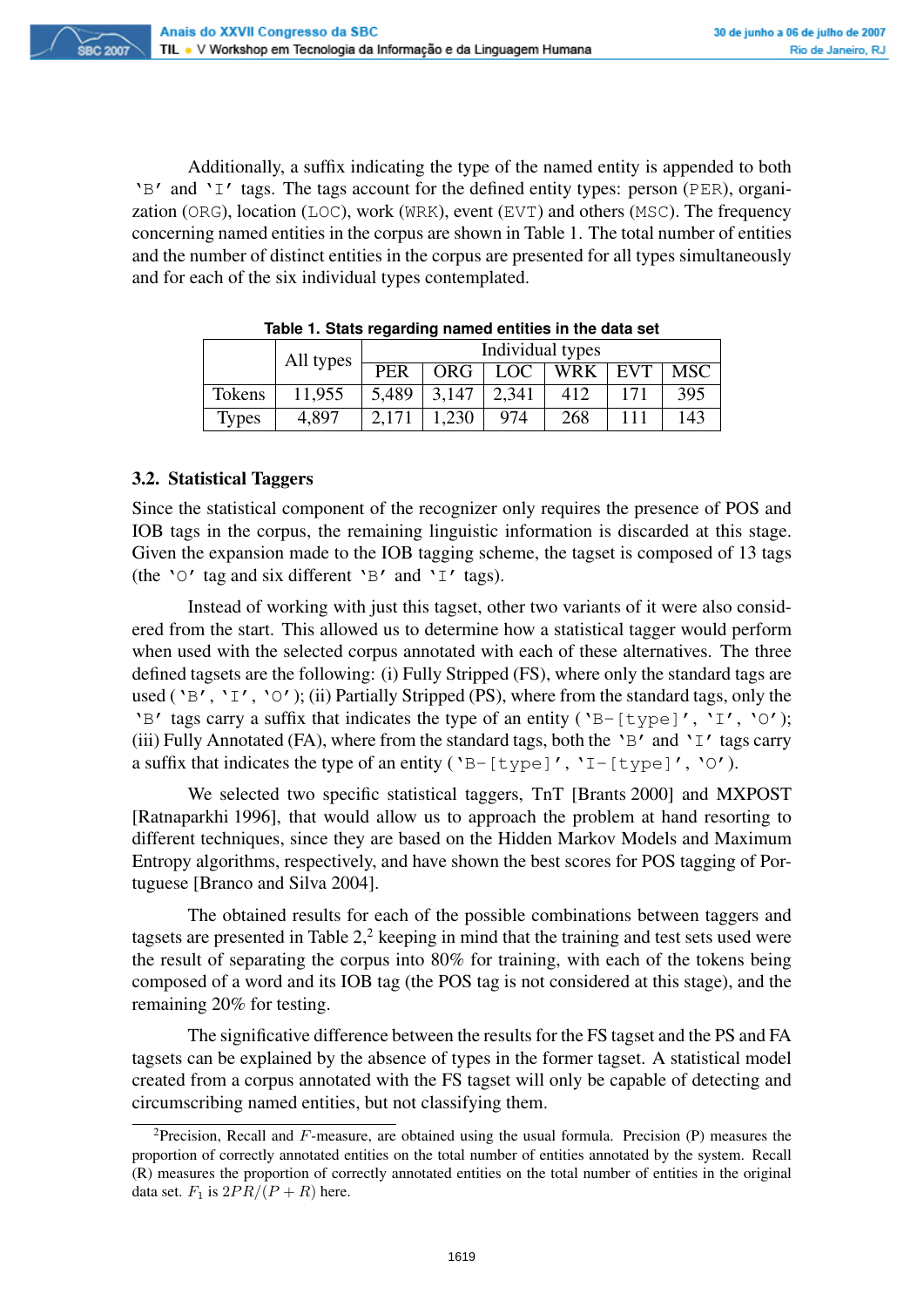**SBC 2007** 

| Tagger        |           | Tagset   Precision Recall |                        |        |  |
|---------------|-----------|---------------------------|------------------------|--------|--|
|               | <b>FS</b> |                           | 82.34\% 82.99\% 0.8267 |        |  |
| TnT           | <b>PS</b> | 75.18% 75.55% 0.7536      |                        |        |  |
|               | FA        |                           | 75.21\% 77.71\% 0.7644 |        |  |
|               | <b>FS</b> |                           | 86.76% 89.65% 0.8818   |        |  |
| <b>MXPOST</b> | <b>PS</b> |                           | 76.84% 77.92% 0.7737   |        |  |
|               | FA        |                           | 75.63% 77.80%          | 0.7670 |  |

**Table 2. Results for the statistical taggers with the defined tagsets**

The other observation worth noting is the apparent similarity between the results obtained for the PS and FA tagsets. However, the two taggers have different tendencies for each of these tagsets, with the absence of the established entity types in the 'I' tags proving to be a bottleneck in performance for TnT, whereas their presence helps to improve the performance levels of MXPOST. The lower performance values scored for Precision can be explained by the incorrect annotation of tokens with the 'B' and 'I' tags, leading to an increase in the total number of named entities identified by the taggers.

#### 3.3. Error Analysis and Correction

After an analysis of the automatically generated reports containing the annotation errors produced by the taggers, we found several patterns in the annotation errors made by the statistical taggers. Given that this could prove to be a way of improving the performance scores obtained, the next step taken was the implementation of a rule-based application that would take the results provided by the taggers as its input, with the purpose of recovering incorrectly annotated named entities matching the defined error patterns.

Although some similarities were encountered while analyzing the reports, a clear division between the errors associated with the FS tagset and the PS and FA tagsets became apparent, which prompted us to develop two rule-based modules, one for each of the previous groups of tagsets. Our first experiments, involving these modules, provided very little performance gains, since the exclusive use of the IOB annotation layer could only provide so much information and would only allow us to make the following two very simple and straightforward corrections:

- Search for named entities whose first token was annotated with an 'I' tag and change it to a 'B' tag: Pedro/I Martins/I  $\Rightarrow$  Pedro/B Martins/I
- Search for two or more consecutive named entities without any tokens with an 'O' tag separating them, leaving only the first 'B' tag and changing all other occurrences to an 'I' tag: Pedro/B Martins/B  $\Rightarrow$  Pedro/B Martins/I

With the available information for each token (the word itself and the IOB tag), any other kind of correction would involve the definition of rules based on directly coded single or multiword expressions. The consequence of this kind of approach would be the need to create a list of possible patterns, that could serve as hints for the presence of named entities, and the implementation of rules for each of them.

In order to introduce generality and be able to eliminate the need to check a word itself when analyzing a token, the POS annotation layer was brought into play, since it provides valuable information on the type of the word and allows for the implementation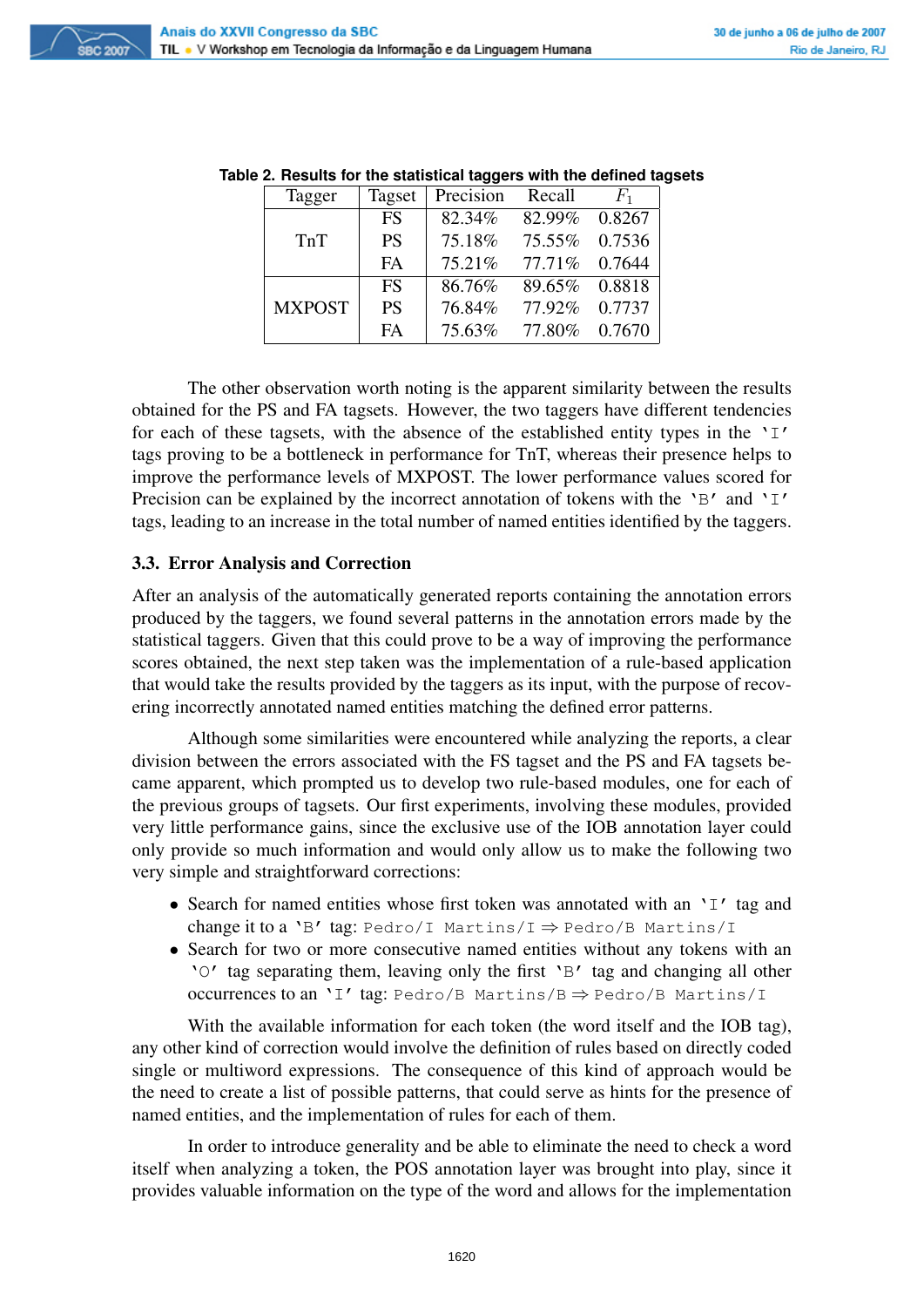of more abstract rules with a wider range of error matching. This meant that the rules had to be restructured in order to contemplate both the IOB and POS annotation layers.

Moreover, each of these modules uses a lexicon whose entries are single and multiword expressions that serve as indicators for the presence of named entities belonging to the Person, Organization, Location and Event types. The remaining two types were not included in the lexicon due to their unpredictable nature, which means that, for example, we would have had to list movies, books, paintings and so forth, in order to allow the lexicon to become useful when it came to classify named entities of these two types.

The main underlying purpose of the lexicon is to aid the modules in circumscribing and identifying named entities. Since one of the modules is responsible for dealing with data sets annotated with either the PS or FA tagsets, the lexicon serves the alternative purpose of trying to improve the classification of previously annotated named entities.

The results presented in Table 3 are an update of the results obtained at the end of the previous section, with the former reflecting the execution of the rule-based correction modules over the latter. An overall improvement was achieved, with the main outstanding point being the performance values for MXPOST when dealing with the FS tagset, with increases of over 4 percentage points for the Precision, Recall and  $F_1$  measures.

| Tagger        | Tagset    | Precision | Recall         | $F_{1}$ |
|---------------|-----------|-----------|----------------|---------|
|               | <b>FS</b> | 87.11\%   | 86.53%         | 0.8682  |
| TnT           | <b>PS</b> | 75.85%    | 78.89%         | 0.7734  |
|               | <b>FA</b> | 76.68%    | 80.54%         | 0.7856  |
|               | <b>FS</b> | 91.37%    | 93.81\% 0.9257 |         |
| <b>MXPOST</b> | <b>PS</b> | 80.07%    | 82.54%         | 0.8129  |
|               | <b>FA</b> | 79.08%    | 82.04%         | 0.8053  |

**Table 3. Results for the rule-based correction modules with the defined tagsets**

The fact that mistakes are made by the error correction modules in some specific cases led us to consider alternative approaches. One of them was the use of a memory based learning method. But, although we have not explored this approach thoroughly, we think this would perform as poorly as the taggers did on their own.

#### 3.4. Composed Method

The results presented in the previous two sections led us to separate the tasks involved in the named entity recognition process. Instead of simultaneously circumscribing and classifying entities, we chose to isolate these two steps and perform them in their logical order. The main motivation behind this course of action was the disappointing results when using the PS and FA tagsets with both taggers (simultaneous circumscription and classification) and the positive results for the FS tagset (equivalent to the circumscription task only).

The first step of this new method has already been shown and consists of annotating the data set with the FS tagset using MXPOST and the rule-based module for error correction. In order to build upon the results provided by this previous stage, we had to make some changes in the data formatting process that had been adopted so far.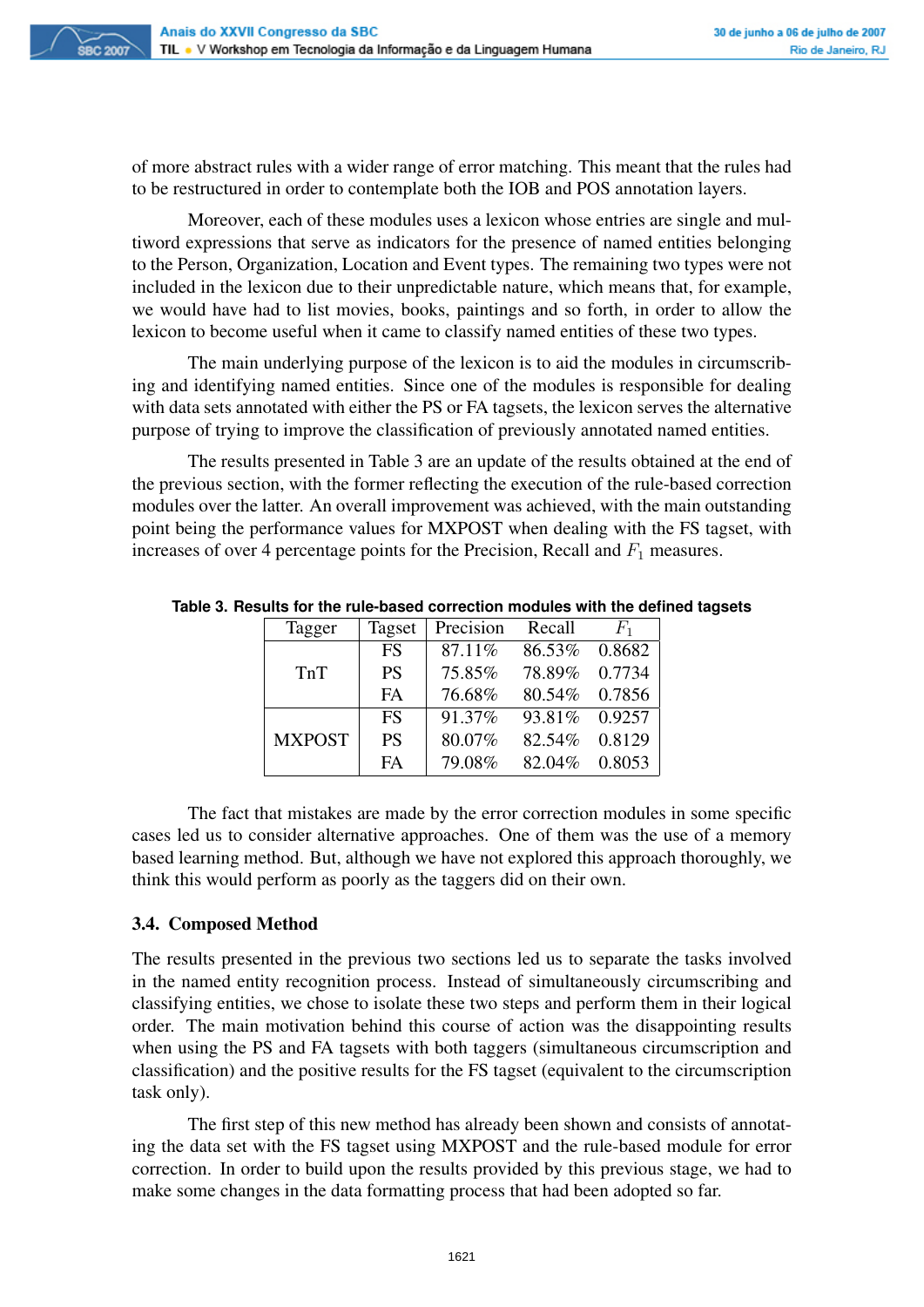The new statistical model was created with TnT only, from the same training set previously mentioned, but with the difference that each token now consists of the word and the tag given to it at the end of the previous step. The results are presented in Table 4. The values in the first row were obtained by directly using TnT over the results of the previous circumscription step and without the intervention of the rule-based module, whereas the second row presents the final results obtained after this module.

| able 4. Tests with POS tags and rule-based module |         |               |         |
|---------------------------------------------------|---------|---------------|---------|
| Error correction   Precision Recall               |         |               | $F_{1}$ |
| <b>Before</b>                                     | 77.10\% | 76.88% 0.7699 |         |
| After                                             | 86.53%  | 84.94% 0.8573 |         |

|  | Table 4. Tests with POS tags and rule-based modules |  |  |  |  |  |  |  |  |  |
|--|-----------------------------------------------------|--|--|--|--|--|--|--|--|--|
|--|-----------------------------------------------------|--|--|--|--|--|--|--|--|--|

With the exception of token accuracy, there is not a significative difference between the initial results presented in Table 2 for the FA tagset and those in the first row. However, the final results in the second row are superior to those in Table 3 for both taggers, although there is still a deficit in token accuracy.

After reviewing the automatically generated reports containing the annotation errors, we established that one of the main sources of errors is a frequent lack of ability to distinguish between the Organization and Location types for specific named entities.

The most common case occurs when a reference to a country is made. As an example, consider the entity Portugal/B-ORG, which represents a specific geographical location and a political organization. This kind of ambiguity as to the semantic meaning of an entity cannot easily be resolved by the tagger nor by the rule-based module. This means that, for the majority of these cases, the entity will be incorrectly annotated as a location: Portugal/B-LOC.

# 4. Evaluation and Related Work

One initiative that produced some evaluation results is HAREM [HAREM 2006]. This initiative consisted of a joint evaluation of some Named Entity Recognition systems that focused specifically in Portuguese texts. A full comparison of our results with the ones produced by the participants in this initiative is not possible (the premisses do not coincide, namely in what respects semantic classification).

# 4.1. Evaluation of the Rule-Based Component

Concerning the evaluation of the rule-based component, we chose to use an annotated section of a larger corpus that is known as the Golden Collection texts, provided by the HAREM initiative. Only a subset of the annotated named entities present in the data set was considered, due to the remaining types not being dealt with by this component of the recognizer. The results obtained are presented in Table 5.

Some issues regarding these results should be highlighted. The quantity entities, telephone numbers and screen resolution values were considered quantities in that corpus, which cannot be considered a very conventional decision, from our point of view. In addition, some entities were composed of a numeral and an invalid unit, which prevented its annotation by the recognizer.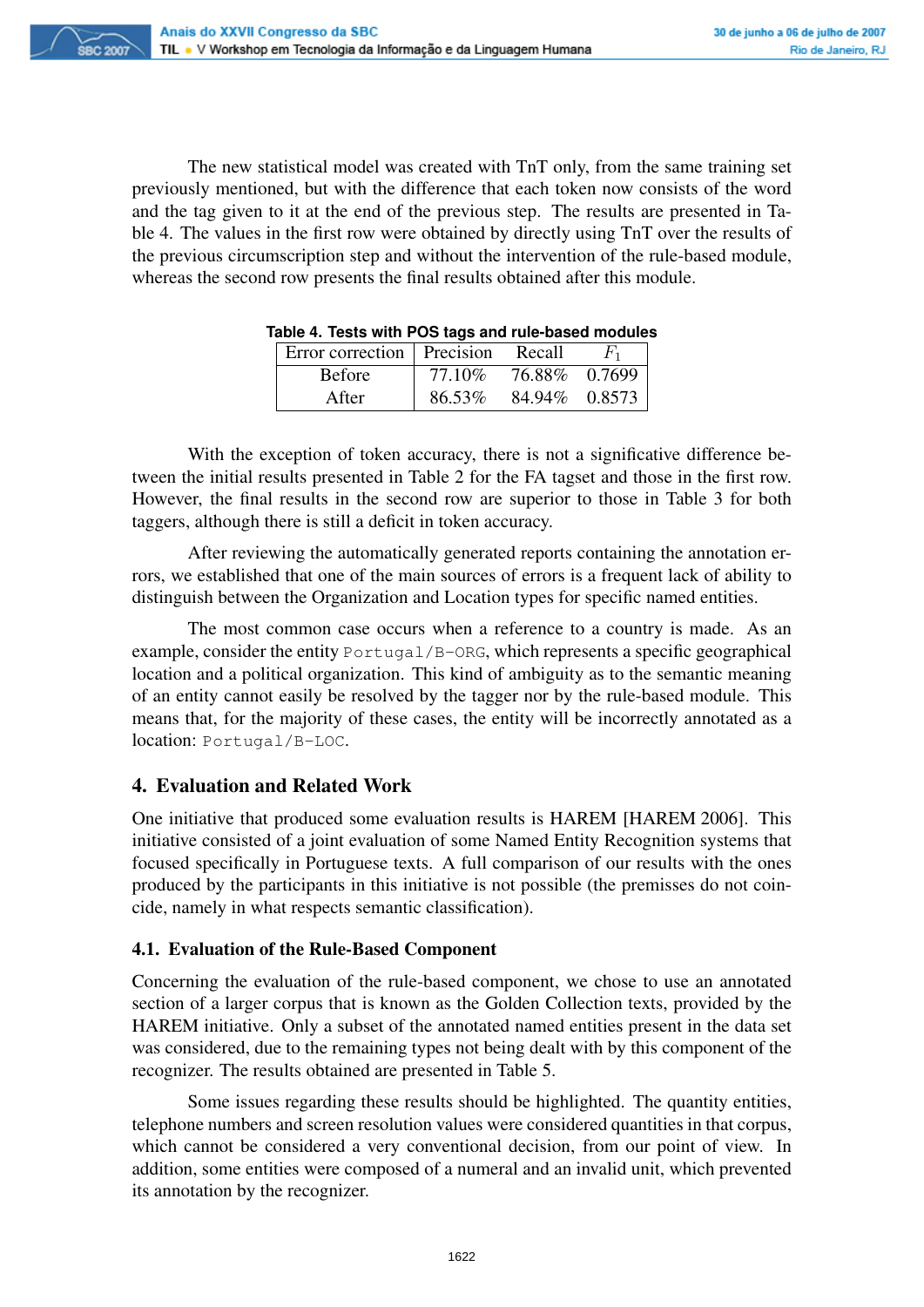|      | Entity type       |        | Recall         | $F_{1}$ |
|------|-------------------|--------|----------------|---------|
|      | Quantity<br>Value |        | 96.72% 0.9497  |         |
|      | Currency          | 83.93% | 82.46% 0.8319  |         |
| Time | Hour              |        | 91.30\% 0.9546 |         |
|      | Date              | 76.75% | 76.47\% 0.7661 |         |
|      | Global score      | 85.19% | 85.91\% 0.8555 |         |

**Table 5. Results for the rule-based component with the HAREM corpus**

Concerning the date entities, a relatively large subset of the errors produced by the LXNER are references to years, composed of arabic numbers placed within parentheses. These are extremely complicated cases to handle with a rule-based approach, since there is a total absence of contextual hints in order to allow the recognizer to decide correctly when annotating them. If these cases were to be ignored while running the recognizer, it would be possible to achieve higher performance values for this type of named entity. Specifically, we would obtain 92.04% Precision (a 19.92% increase), 91.63% Recall (a 19.82% increase) and 0.9183  $F_1$  (a 19.87% increase).

#### 4.2. The Hybrid Component

The HAREM initiative involved three different tasks: identification, semantic classification and morphological classification [Santos et al. 2006]. Only the first two are relevant here. As to the identification task, the best results obtained for our recognizer and for the HAREM initiative are presented in Table 6.

| System                         | Precision | Recall        | $F_{1}$ |
|--------------------------------|-----------|---------------|---------|
| <b>Best HAREM (Cortex2CEM)</b> | 87.33%    |               |         |
| <b>Best HAREM (Cortex1REM)</b> |           | 87.00% 0.8323 |         |
| Our system (using TnT)         | 87.11\%   | 86.53% 0.8682 |         |
| Our system (using MXPOST)      | 91.37%    | 93.81%        | 0.9257  |

**Table 6. Comparison between HAREM results and our system**

Although our results with TnT for Precision and Recall are slightly worse when compared with the two different systems that produced the best HAREM results, concerning the F-measure, our system performs better. But clearly the best results are obtained when using the MXPOST tagger, which produces results well above 90% for all measures.

In what concerns semantic classification, it is difficult to establish a fair comparison between systems due to the specificities of the HAREM evaluation setup. Nevertheless, the best LXNER results for the  $F_1$  (0.8573), presented in Table 4, seem to be generally better when compared with the ones obtained by the participants in HAREM (but again, we would like to stress that further evaluation is still needed).

# 5. Concluding Remarks

This paper presented a tool for the recognition of named entities in Portuguese. Its rulebased component is responsible for dealing with numbers, measures, time and addresses,